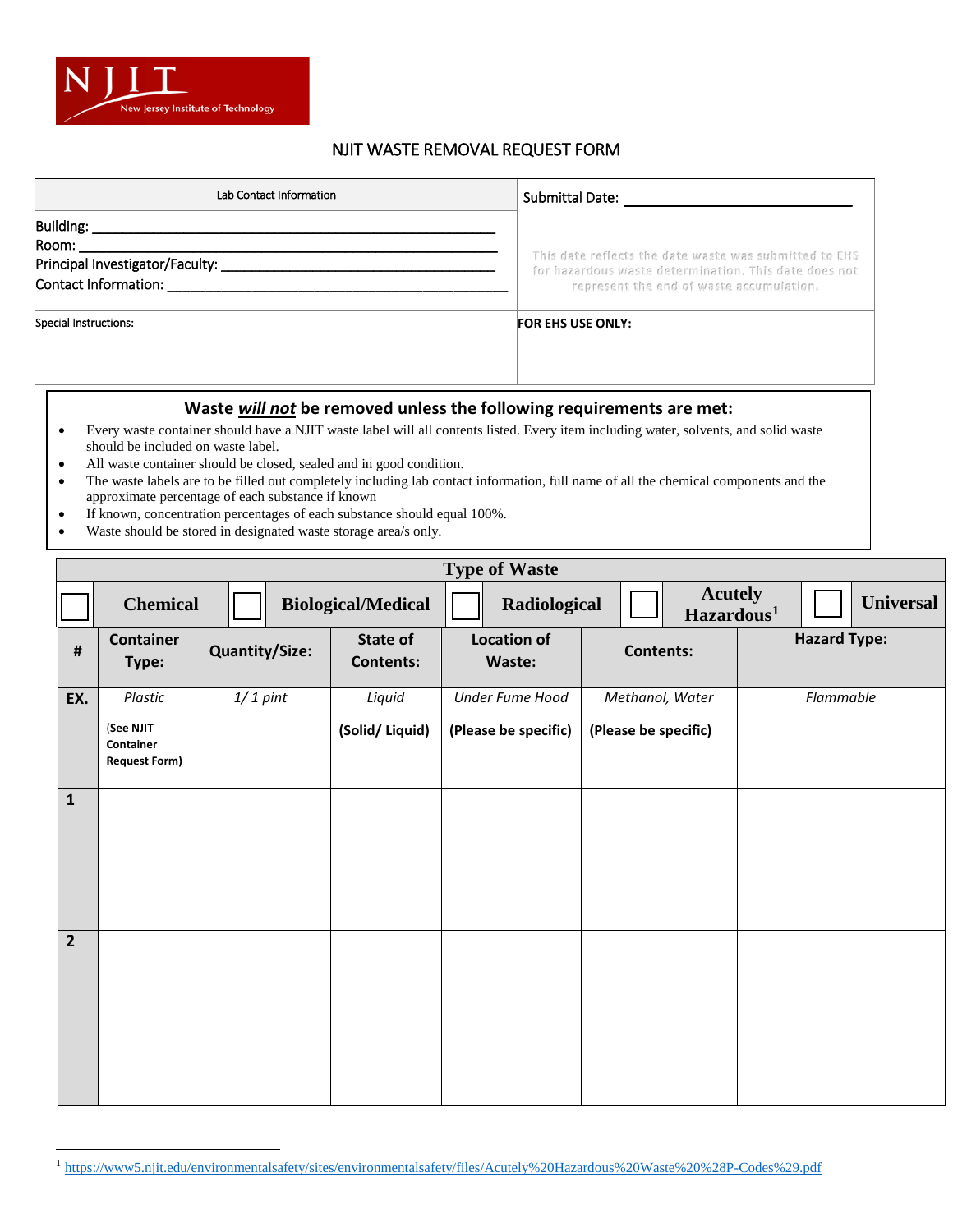

## NJIT WASTE REMOVAL REQUEST FORM

| $\overline{\mathbf{3}}$ |  |  |  |
|-------------------------|--|--|--|
| $\overline{4}$          |  |  |  |
| $\overline{\mathbf{5}}$ |  |  |  |
| $\boldsymbol{6}$        |  |  |  |
| $\overline{\mathbf{z}}$ |  |  |  |